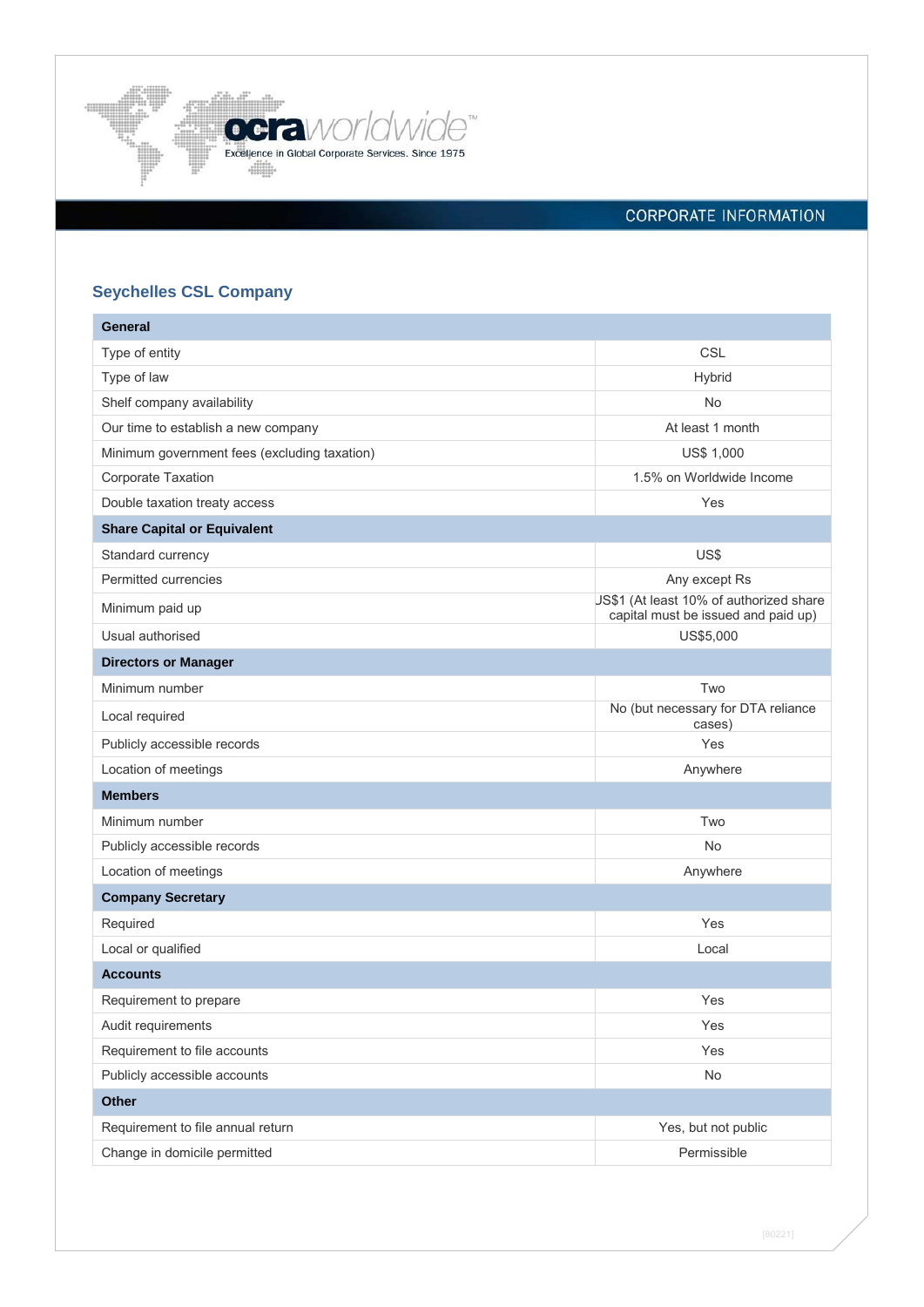# **GENERAL INFORMATION**

**Type of Company for International Trade and Investment**

Companies Special Licences

 $\vert$  2

#### **Procedure to Incorporate**

Submission of the following to FSA:

- a) A certificate signed by a legal practitioner in Seychelles to the effect that the memorandum and articles of the company with the Companies Act 1972 read with the Companies (special Licences) Act 2003.
- b) Names and addresses of shareholders and where any such shareholder is a nominee, the name and address of the person on whose behalf the shares are held by the nominee.
- c) The memorandum and articles of association duly signed and dated.
- d) A written declaration containing:
	- i. The names and addresses of the directors
	- ii. The name and address of the secretary
	- iii. The address of the registered office of the company
- e) A description of each business the company proposes to engage in.
- f) The name reservation certificate, if any has been issued.
- g) If FSA approves c, d, and e are forwarded to the registrar of domestic companies who will register the memorandum and articles of association and issue Certificate of Incorporation under the Companies Act, 1972.
- h) FSA then issues a Special Licence to the company to carry on its business.

#### **Restrictions on Trading**

Allowed and expected activities are:

- Investment banking and advice
- Offshore banking
- Offshore insurance
- **Reinsurance**

Business of:-

- **An Investment company**
- **A** holding company
- A marketing company
- Company holding intellectual property
- A headquarters company
- A human resources company
- A franchise company
- Business under and ITZ licence
- Any other business approved by the Authority

#### **Powers of Company**

A Seychelles incorporated Company has the same powers as a natural person.

#### **Language of Legislation and Corporate Documents**

English, or French. If any other language is used it must be accompanied by a translation in either English or French.

## **Registered Office Required**

Yes.

#### **Time to Incorporate**

Two weeks (including licensing).



ISO 9001:2000 Certificate Number 91196 © OCRA Worldwide 2014